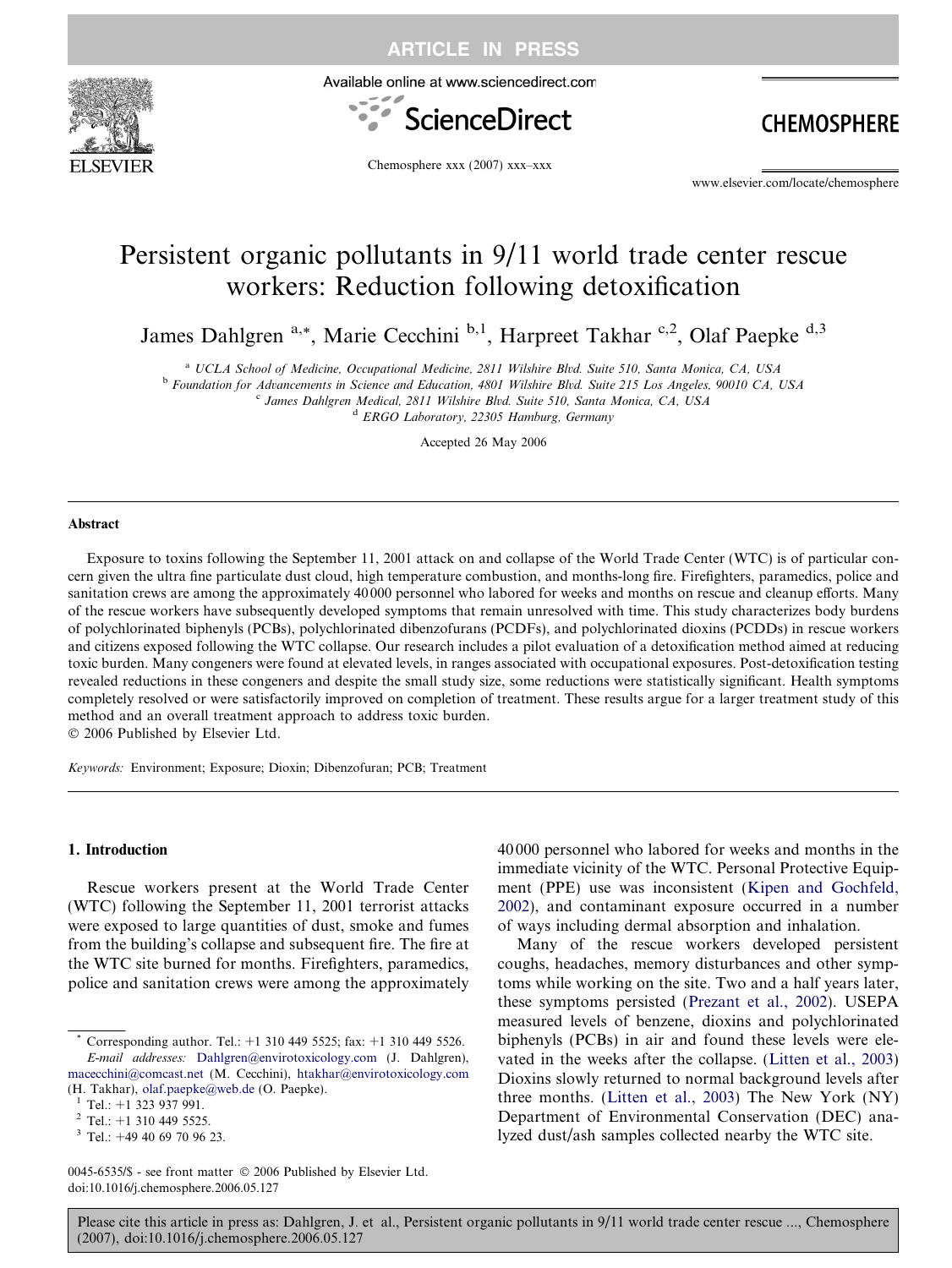The purpose of this study was two-fold: 1. To characterize body burdens of polychlorinated biphenyls (PCBs), polychlorinated dibenzofurans (PCDFs), and polychlorinated dioxins (PCDDs) in exposed rescue workers and citizen. 2. A pilot evaluation of a treatment method aimed at reducing toxic burden.

## 2. Methods and materials

Seven men who were present at the WTC collapse and involved in the rescue and cleanup effort received treatment at the New York Rescue Workers Detoxification Project in April 2004 and agreed to participate in this study. Five were employed by the New York Fire Department (FDNY), one was a volunteer rescue worker and one worked at the nearby at the NY Stock Exchange. All were at the site the day of and several weeks after the collapse when exposure would have been the highest. The rescue workers used little or no protective respiratory gear during the WTC cleanup and all currently live or work in New York. The average age was 44 (range is 37–53).

These individuals volunteered to have their blood drawn to measure the levels of polychlorinated biphenyls (PCBs), polychlorinated dibenzofurans (PCDFs), and polychlorinated dioxins (PCDDs). Fifty milliliters of whole blood was drawn in chemically cleaned glass containers prepared by the analytic laboratory with anticoagulant with  $Teflon^{\otimes}$ tops containing no paper products. Blood was frozen and sent frozen on dry ice to Germany for polychlorinated dioxin and furan analysis at ERGO Laboratory, a World Health Organization certified dioxin laboratory. Analysis was performed by gas chromatography/high-resolution mass spectrometry by methods previously described (Päpke [et al., 1989\)](#page-5-0). Measured levels were converted to dioxin toxic equivalents (TEQ) using the 1998 WHO toxic equivalency factors (TEFs) ([Van den Berg et al., 1998\)](#page-5-0).

These subjects also participated in a series of testing including thorough medical examination, structured health and symptom questionnaires, and neurophysiological testing.

All tests, evaluations, and sample collections were repeated approximately one month after initial testing in order to provide a comparison. Following the second period baseline evaluation, the study subjects enrolled in the detoxification treatment regimen developed by Hubbard, which included exercise, sauna bathing and vitamin and mineral supplements developed to reduce the adverse effects of chemical exposures. ([Schnare et al., 1982; Tretjak](#page-5-0) [et al., 1990\)](#page-5-0) On completion of treatment, all subjects had their blood drawn for post-treatment evaluation.

## 3. Results

The measured dioxin, dibenzofuran, and PCB congener levels and TEQ for each subject before and after detoxification is presented in [Table 1](#page-2-0). Prior to detoxification treatment, five rescue workers (HB50605, WB5005, WB8008,

WB9009, WB13013) had elevated levels of  $2,3,3',4,4'$ -PeCB  $(105)$ ,  $2,3',4,4',5$ -PeCB  $(118)$  and/or  $2,3,3',4,4',5$ -HxCB (156). Patient H 5-0605 was a firefighter who we initially tested in May 2003. Pre treatment, total mono-ortho PCB blood levels ranged from 19 ppb to 404 ppb (WHO-TEQ 8.2–133.3) with a geometric mean of 41 ppb (WHO-TEQ of 29.3). Pre-treatment, total non-ortho PCB blood levels ranged from 43 ppt to 328 ppt (WHO-TEQ 3.9–111.9), with a geometric mean of 81.8 ppt (WHO-TEQ of 13.1).

[Table 2](#page-3-0) displays the mean and median difference for each congener following detoxification. The p-value is calculated using the Wilcoxon singed-rank test, which is a non-parametric test that uses ranks of the data consisting of matched pairs. By using ranks, this test takes the magnitudes of the differences into account. Due to the small sample size, we cannot assume normality of the data. A non-parametric test is the best test for our study. The means and medians listed in [Table 2](#page-3-0) are for the differences between the congener before and after detoxification. Therefore, a positive score reflects a mean/median where the average levels of dioxin, dibenzofuran and PCBs dropped, while a negative score reflects where the average levels increased.

Following detoxification, calculated WHO-TEQs for mono-ortho PCB blood levels decreased by an average 65%, as shown in [Fig. 1](#page-3-0). Measured levels ranged from 15 ppb to 302 ppb (WHO-TEQ 3.6–133.3) with a geometric mean of 32 ppb (WHO-TEQ of 8). Non-ortho WHO-TEQs averaged a 57% decrease as shown in [Fig. 2.](#page-3-0) Measured levels ranged from 33 ppt to 229 ppt (WHO-TEQ 1.6–17).

Mono-ortho and non-ortho PCB levels in rescue workers were measured twice in one month prior to detoxification to determine the change in levels, or the lack thereof, with the absence of treatment. As shown in [Fig. 3,](#page-3-0) during this onemonth period of no treatment, PCB mean concentration levels had a 4% insignificant increase. In contrast, all rescue workers had measurable decreases in these PCBs following treatment. Brominated dioxins, brominated dibenzofurans, and polybrominated diphenyl ether congeners were at low levels or below the limit of detection (data not shown).

Subjects reported a similar pattern of health complaints and manifested symptoms including respiratory impairment, mental/emotional distress (two met PTSD criteria), decreased sensory systems, chronic muscle and joint pain, gastrointestinal disorders, and skin rashes. These symptoms were completely resolved or were satisfactorily improved on completion of treatment. The neurophysiological test results also improved. [Fig. 4](#page-4-0) shows the change in mean severity of self-reported symptoms as measured by a questionnaire.

## 4. Discussion

In view of the documented persistence of adverse health effects in individuals exposed during the collapse of the WTC, it is important to not only document symptoms and possible causes but to identify workable treatment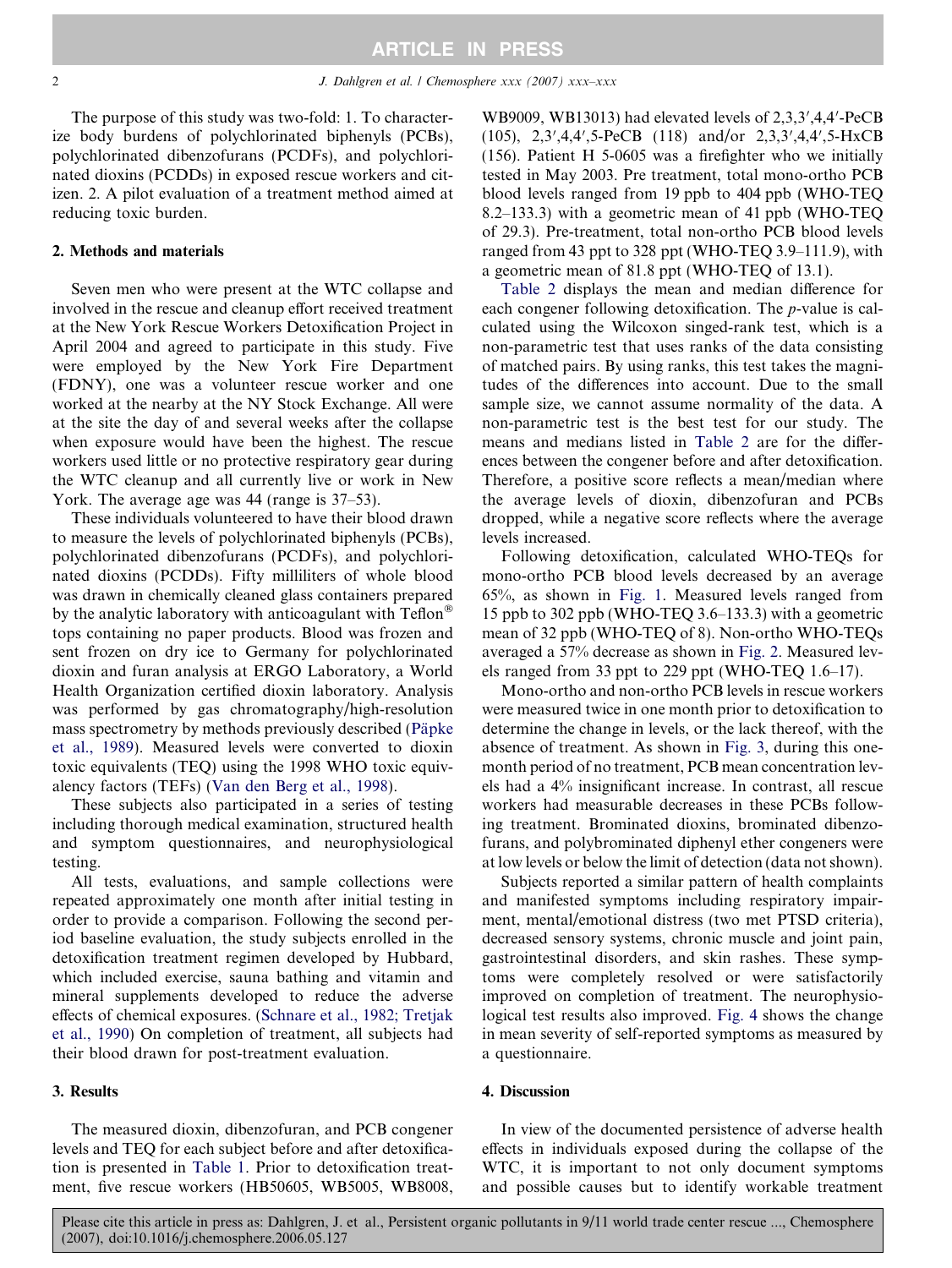<span id="page-2-0"></span>

| Measured dioxin, dibenzofuran, and polychlorinated biphenyl levels <sup>a</sup> before and after treatment of WTC-exposed individuals, NY 2004                                                                           |                  |                 |                 |                                                        |                              |                         |                  |                         |                 |                    |                   |                |                       |                     |                           |                         |
|--------------------------------------------------------------------------------------------------------------------------------------------------------------------------------------------------------------------------|------------------|-----------------|-----------------|--------------------------------------------------------|------------------------------|-------------------------|------------------|-------------------------|-----------------|--------------------|-------------------|----------------|-----------------------|---------------------|---------------------------|-------------------------|
| Identification                                                                                                                                                                                                           |                  | WTC002          | ξ               | <b>COO5</b>                                            |                              | WTC006                  | WTC009           |                         | WTC011          |                    | WTC013            |                |                       | H50605 <sup>b</sup> | Comparison<br>III SINAHAL |                         |
| Congener                                                                                                                                                                                                                 | Pre              | Post            | Pre             | Post                                                   | Pre                          | Post                    | Pre              | Post                    | Pre             | Post               | Pre               | Post           | Pre                   | Post                | a<br>O                    | 75th                    |
| 2378 Tetra CDD                                                                                                                                                                                                           | $\frac{0}{1}$    | $\frac{3}{2}$   | $3.2$           | $\overline{2}$                                         | 2.2                          | $\frac{8}{1}$           | 14               | $\overline{1}$ .        | 30              | $\frac{4}{1}$      | 1.6               | $\frac{6}{1}$  | 2.6                   | 20                  | pg/pa<br>48               | p q                     |
| 12378-Penta-CDD                                                                                                                                                                                                          | 5.3              | $\frac{1}{4}$   | $\overline{71}$ | 7.0                                                    | $\overline{8}$               | 73                      | 58               | $\overline{71}$         | $\frac{1}{4}$   | 3.5                | $\frac{1}{4}$     | 57             | 63                    | 6.2                 | 5.3                       | $\frac{1}{2}$           |
| 123478 Hexa-CDD                                                                                                                                                                                                          | $\frac{0}{4}$    | 3.5             | 6.5             | 5.6                                                    | 67                           | 48                      | 58               | 63                      | 24              | n d(2)             | n d(4)            | n d(4)         | $\ddot{\circ}$        | 9.6                 |                           |                         |
| 123678 Hexa-CDD                                                                                                                                                                                                          | 5                | 29              | 38              | 35                                                     | 49                           | $\frac{4}{3}$           | 33               | $\overline{4}$          | $\overline{a}$  | $\overline{4}$     | $\frac{5}{2}$     | $\frac{6}{1}$  | $\frac{1}{4}$         | ని                  | 7.5                       | 361                     |
| 123789HexaCDD                                                                                                                                                                                                            | $\frac{8}{2}$    | 34              | 5.6             | 59                                                     | $\overline{5}$ .             | 6.2                     | 40               | 58                      | 54              | 34                 | n d (3)           | n d (3)        | 56                    | 63                  | $\frac{6}{7}$             | ਰ<br>c                  |
| 1234678 Hepta-CDD                                                                                                                                                                                                        | 26               | 77              | 56              | 54                                                     | 48                           | 42                      | 57               | 63                      | $\frac{1}{2}$   | 26                 | त्र               | ಸ              | 47                    | 55                  | 247                       | 619                     |
| acoo                                                                                                                                                                                                                     | 3                | 95              | 272             | 250                                                    | 437                          | 426                     | 195              | 242                     | 66              | 79                 | 134               | 114            | 186                   | 251                 | 145                       | 445                     |
| 2378 Tetra CDF                                                                                                                                                                                                           | n d(1)           | $n d$ (1)       | $\frac{2}{1}$   | $\frac{2}{1}$                                          | $n d$ (1)                    | n a(1)                  | $n d$ (1)        | $n d$ (1)               | $n d$ (1)       | $n d$ (1)          | $\frac{3}{2}$     | $\frac{4}{1}$  | 1.3                   | $\frac{4}{3}$       | 46                        | ᇹ                       |
| 12378 Penta CDF                                                                                                                                                                                                          | $n d$ (1)        | $n d$ (1)       | $\frac{3}{1}$   | $\frac{3}{1}$                                          | $n d$ (1)                    | $n d$ (1)               | $n d$ $(1)$      | n.d.(1)                 | n.d.(1)         | $n d$ (1)          | $\overline{a}$    | Ξ              | $\frac{1}{2}$         | $\frac{0}{1}$       | Ю                         | 음                       |
| 23478 Penta CDF                                                                                                                                                                                                          | 34               | $\frac{4}{1}$   | 103             | $\frac{8}{9}$                                          | 77                           | 79                      | 47               | $\overline{6}$ .0       | 3.5             | 2.9                | 66                | 63             | $\overline{9}$        | $\frac{1}{2}$       | 4.8                       | ₫<br>¤                  |
| 123478 Hexa-CDF                                                                                                                                                                                                          | 43               | 47              | 9 <sup>2</sup>  | $\frac{8}{8}$                                          | 875                          | 6.8                     | 73               | 73                      | 38              | 42                 | 6.0               | 66             | 104                   | $\frac{3}{2}$       | 4.7                       | ᅙ                       |
| 123678 Hexa-CDF                                                                                                                                                                                                          | 3.2              | 34              | 7.0             | 71                                                     |                              | $\frac{6}{6}$           | $\overline{3.9}$ | $\overline{6}$          | $\frac{3}{2}$   | 33                 | 48                | 5.6            | 7.2                   | $\tilde{c}$         | 4.8                       | ᇹ                       |
| 123789 Hexa CDF                                                                                                                                                                                                          | $n d$ (1)        | n d (1          | $n d$ (1)       | $n d$ (1)                                              | n d (1)                      | n d (2)                 | $n d$ (1)        | n d(2)                  | n d(2)          | n d(2)             | n.d $(3)$         | n d(3)         | n.d.(5)               | n d (5)             | 4.6                       | 일                       |
| 234678 Hexa-CDF                                                                                                                                                                                                          | $\frac{1}{4}$    | n d(2)          | 3.5             | $\overline{2}$                                         | 23                           | $\frac{5}{1}$           | 2.5              | $\frac{1}{2}$           | $\frac{6}{1}$   | $n d$ (1)          | 54                | 54             | $\overline{a}$        | $^{0}$              | 48                        | р<br>С                  |
| 1234678 Hepta CDF                                                                                                                                                                                                        | $\overline{5}$   | $\overline{2}$  | 48              | 5.5                                                    | $\overline{5}$               | 6.5                     | 59               | $\frac{3}{8}$           | 36              | 5.0                | 57                | 44             | $\overline{6}$        | 68                  | 5.2                       | 임                       |
| 1234789 Hepta CDF                                                                                                                                                                                                        | n d(2)           | n.d.(1          | $n d$ (1)       | n d(2)                                                 | $n d$ (1)                    | n d(3)                  | $n d$ (1)        | n d(2)                  | n d(2)          | $n d$ (3)          | n d (5)           | n d (5)        | 군<br>다                | n d(8)              |                           |                         |
| <b>OCDF</b>                                                                                                                                                                                                              | n d(4)           | n d (3)         | n d (3)         | n d (5)                                                | n d (3)                      | n d (10)                | n d(4)           | n d (5)                 | n d(6)          | nd(11)             | n d (22)          | n d (24)       | d<br>C                | n d (33)            | 12.6                      | ᇹ                       |
| 3.3.4.4 TCB (77                                                                                                                                                                                                          | n.d.(14)         | nd(24)          | n d(13)         | n d(17)                                                | nd(12)                       | n d (22)                | n d (18)         | 1 d (27)                | n d(17)         | n d (23)           | n.d.(26)          | nd(28)         | 88                    | n d(31)             |                           |                         |
| $3,4,4,5$ TCB $(81)$                                                                                                                                                                                                     | n d(2)           | $\frac{6}{2}$   | 2.5             | 38                                                     | n d(2)                       | $\frac{4}{3}$           | 24               | 4.6                     | n d(3)          | 33                 | 52                | $\frac{0}{9}$  | 12.0                  | თ                   | 25.8                      | ਰ<br>c                  |
| 3.3.4.4.5 PeCB (126)                                                                                                                                                                                                     | 23               | $\overline{28}$ | $\frac{44}{5}$  | $\frac{1}{4}$                                          | 64                           | 65                      | $\frac{1}{4}$    | 44                      | ន $\frac{8}{3}$ | $\overline{1}$     | 36                | 39             | 197                   | 163                 | တ                         | р<br>Р                  |
| $3,3,4,4,5,5$ HxCB (169)                                                                                                                                                                                                 | $\overline{5}$   | $\overline{8}$  | $\overline{c}$  | 23                                                     | 48                           | $\frac{1}{9}$           | 82               | 43                      |                 | $\frac{6}{5}$      | $\overline{5}$    | 28             | $\overline{5}$        | 56                  | 9.9                       | n d                     |
| 2.3.3.4.4 - PeCB (105)                                                                                                                                                                                                   | 1203             | 1006            | 7908            | 5222                                                   | 537                          | 443                     | 4050             | 3626                    | 1881            | 1184               | 1782              | 1886           | 41765                 | 31469               | 6400                      | a<br>F                  |
| $2,3,4,4,5$ PeCB $(114)$                                                                                                                                                                                                 | 675              | 581             | 1906            | 1380                                                   | $\left \frac{55}{12}\right $ | 1000                    | 880              | 788                     | 771             | <b>00S</b>         | 1236              | 1289           | 17746                 | 13986               | 6400                      | n d                     |
| 2,3',4,4',5-РеСВ (118)<br>2',3,4,4',5-РеСВ (123)                                                                                                                                                                         | 6153             | 4955            | 31225           | 22656                                                  |                              | 3266                    | 20163            | 16772                   | 8408            | $\frac{5355}{174}$ | $\frac{100}{310}$ | 8705           | $\frac{507921}{1900}$ | 152910              | 6400                      | 14700                   |
| $2,3,3,4,4,5$ HxCB $(156)$                                                                                                                                                                                               | 232              | 6807<br>234     | 492             |                                                        |                              | 227                     | 245              | 421                     | 7501            |                    | 7766              | 373<br>9371    |                       | 2853                |                           |                         |
| 2,3,3,4,4,5 HxCB (157)                                                                                                                                                                                                   | 8045<br>1596     | 1548            | 1396<br>6987    | 4598                                                   | 9759<br>2042                 | 7214<br>1606            | 1480<br>8478     | 6403<br>1523            | 1550            | 1003<br>4290       | 2485              | 2293           | 18706<br>85751        | 16126               | 6400                      | $\frac{1}{2}$           |
| 2,3,4,4,5,5 HxCB (167                                                                                                                                                                                                    | 756              | 798             | 2029            | 1601                                                   | 1096                         | 511                     | 1683             | 1802                    | 1047            | 2123               | 1918              | 1867           | 18881                 | 16344               | 6400                      | $\frac{1}{2}$<br>o<br>C |
| 2,3,3,4,4,5,5 HpCB<br>(189)                                                                                                                                                                                              | 531              | 629             | 475             | 430                                                    |                              | 955                     | 594              | 790                     | 523             | 413                | 846               | 738            |                       | 2336                |                           |                         |
| Total PCDDs/PCDFs                                                                                                                                                                                                        | 180              | 177             | 424             | 396                                                    | $\frac{952}{587}$            | 562                     | 320              | 395                     | 136             | 142                | 210               | 193            | 2324                  | 416.1               |                           |                         |
| Total non-ortho-PCBs                                                                                                                                                                                                     | 4                | $58\,$          | 20              | $\mathbf{68}$                                          | 112                          | 116                     | $\mathcal{L}$    | $\overline{\mathsf{o}}$ | 43              | $\mathbb{S}^2$     | 72                | 76             | 328                   | 229                 |                           |                         |
| Total mono-ortho-PCBs                                                                                                                                                                                                    | 19191            | 16558           | 52417           | 37530                                                  | 20587                        | 15623                   | 35673            | 32223                   | 22832           | 15042              | 28616             | 27521          | 404994                | 302328              |                           |                         |
| <b>Total WHO TEQ</b><br><b>PCDDs/PCDFs</b>                                                                                                                                                                               | 13.9             | $\frac{1}{2}$   | 231             | $\overline{\mathsf{N}}$                                | 224                          | $\overline{\mathsf{N}}$ | 15.8             | $\frac{6}{1}$           | 127             | $\overline{9}$     | ဗ္                | $\overline{4}$ | <u>인</u>              | $\approx$           |                           |                         |
| PCBS<br>Total WHO-TEQ non-ortho-                                                                                                                                                                                         | $\overline{8}$ 4 | $\overline{3}$  | 13.8            | 43                                                     | 14.0                         | $\overline{70}$         | 113              | 48                      | $\overline{8}$  | $\frac{6}{1}$      | 3.9               | 42             | 111.9                 | $\overline{1}$      |                           |                         |
| PCBs<br>Total WHO-TEQ mono-ortho-                                                                                                                                                                                        | 223              | 5.2             | 22              | 64                                                     | 365                          | 54                      | 27.1             | 6.6                     | 21              | 36                 | $\frac{2}{8}$     | 78             | 133.3                 | 67                  |                           |                         |
| aValues in pg/g (ppt), lipid based; Samples from Human Blood.                                                                                                                                                            |                  |                 |                 |                                                        |                              |                         |                  |                         |                 |                    |                   |                |                       |                     |                           |                         |
| NHANES III data from Second National Report on Human Exposure to Environmental Chemicals. US Dept of Health and Human Services NCEH Pub. No. 02-0716<br><b>Patient H 5-0605 blood tested in 5/2003</b> [firefighter sent |                  |                 |                 | us his PCB value of 32ppb (Webb and McCall) on 1/9/02] |                              |                         |                  |                         |                 |                    |                   |                |                       |                     |                           |                         |
| March 2003                                                                                                                                                                                                               |                  |                 |                 |                                                        |                              |                         |                  |                         |                 |                    |                   |                |                       |                     |                           |                         |
|                                                                                                                                                                                                                          |                  |                 |                 |                                                        |                              |                         |                  |                         |                 |                    |                   |                |                       |                     |                           |                         |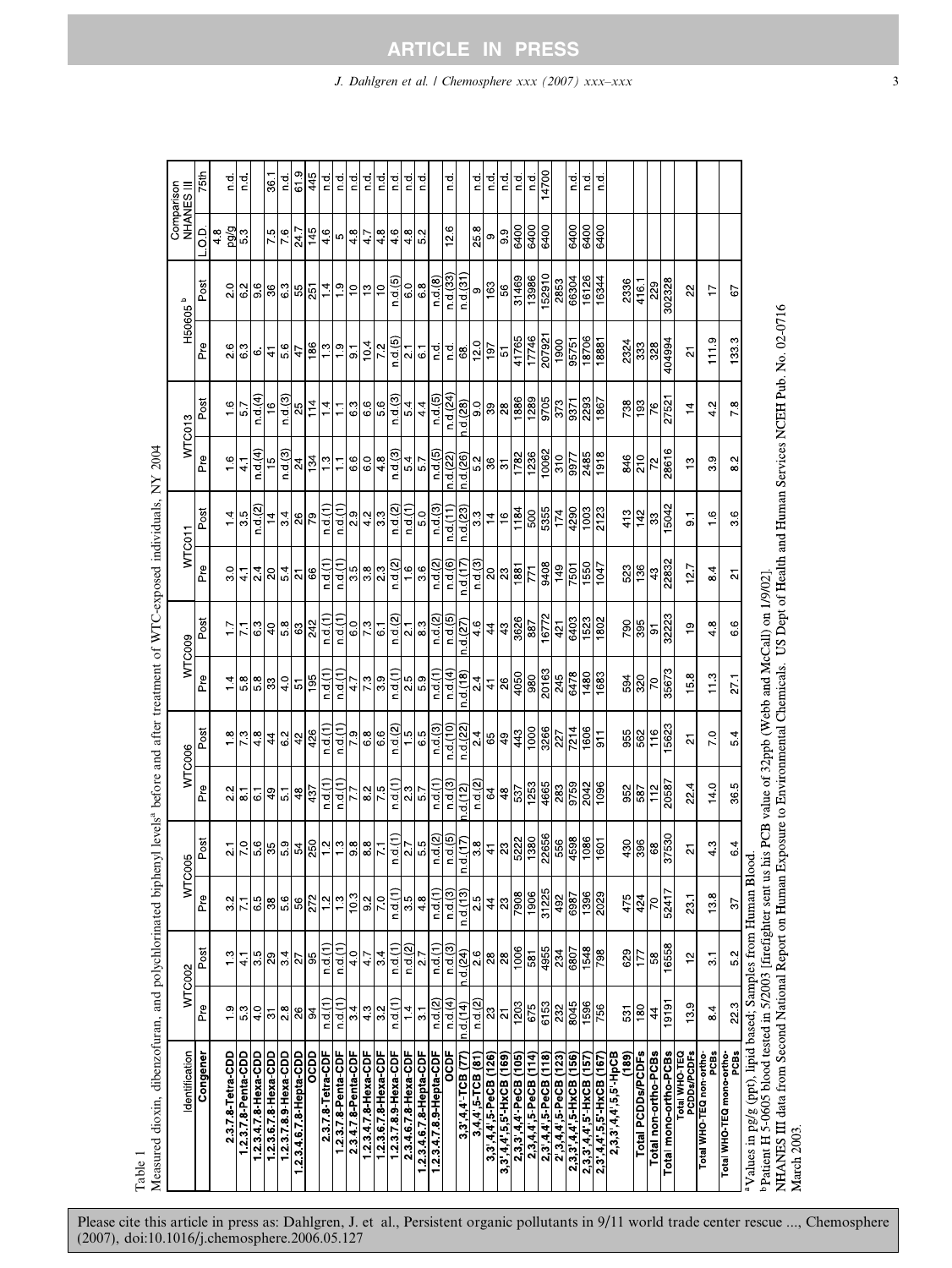ARTICLE IN PRESS

## <span id="page-3-0"></span>4 J. Dahlgren et al. / Chemosphere xxx (2007) xxx–xxx

Table 2 Mean and median differences for PCDDs, PCDFs and PCBs following detoxification

| Congener                  | Mean<br>difference | Median<br>difference | $(p$ -value) |
|---------------------------|--------------------|----------------------|--------------|
| 2.3.7.8-Tetra-CDD         | 0.57               | 0.60                 | 0.06         |
| 1.2.3.7.8-Penta-CDD       | $-0.02$            | 0.10                 | 0.94         |
| 1.2.3.4.7.8-Hexa-CDD      | 0.14               | 0.51                 | 0.56         |
| 1.2.3.6.7.8-Hexa-CDD      | 1.65               | 2.57                 | 0.38         |
| 1.2.3.7.8.9-Hexa-CDD      | $-0.37$            | $-0.61$              | 0.44         |
| 1.2.3.4.6.7.8-Hepta-CDD   | $-2.70$            | $-1.38$              | 0.38         |
| <b>OCDD</b>               | $-10.48$           | $-0.99$              | 0.69         |
| 2.3.7.8-Tetra-CDF         | $-0.03$            | 0.00                 | 0.5          |
| 1.2.3.7.8-Penta-CDF       | $-0.001$           | 0.00                 | 0.99         |
| 2.3.4.7.8-Penta-CDF       | $-.23$             | $-0.24$              | 0.58         |
| 1.2.3.4.7.8-Hexa-CDF      | $-0.32$            | $-0.37$              | 0.47         |
| 1.2.3.6.7.8-Hexa-CDF      | $-0.32$            | $-0.37$              | 0.47         |
| 1.2.3.7.8.9-Hexa-CDF      | $\ast$             | ÷.                   | $\ast$       |
| 2.3.4.6.7.8-Hexa-CDF      | 0.15               | 0.75                 | 0.44         |
| 1.2.3.4.6.7.8-Hepta-CDF   | $-0.62$            | $-0.70$              | 0.22         |
| 1.2.3.4.7.8.9-Hepta-CDF   | $\ast$             |                      | $\ast$       |
| <b>OCDF</b>               | $\ast$             | $\ast$               | $\ast$       |
| 3,3',4,4'-TCB (77)        | 9.71               | 0.00                 | 0.99         |
| 3,4,4',5-TCB (81)         | $-1.66$            | $-2.19$              | 0.16         |
| $3,3',4,4',5$ -PeCB (126) | 4.39               | $-1.31$              | 0.69         |
| 3,3',4,4',5,5'-HxCB (169) | $-2.76$            | $-0.73$              | 0.47         |
| $2,3,3',4,4'-PeCB$ (105)  | 2041.47            | 423.78               | 0.05         |
| 2,3,4,4',5-PeCB (114)     | 706.42             | 253.28               | 0.03         |
| $2,3',4,4',5$ -PeCB (118) | 10568.20           | 3391.45              | 0.02         |
| $2',3,4,4',5$ -PeCB (123) | $-175.35$          | $-63.00$             | 0.08         |
| 2,3,3',4,4',5-HxCB (156)  | 5644.41            | 2388.82              | 0.02         |
| 2,3,3',4,4',5'-HxCB (157) | 581.48             | 310.29               | 0.03         |
| 2,3',4,4',5,5'-HxCB (167) | 280.59             | 51.00                | 0.58         |
| 2,3,3',4,4',5,5'-HpCB     | $-6.55$            | $-2.96$              | 0.99         |
| (189)                     |                    |                      |              |
| <b>Total PCDDs/PCDFs</b>  | $-12.86$           | 3.03                 | 0.94         |
| Total non-ortho-PCBs      | 9.61               | $-4.00$              | 0.81         |
| Total mono-ortho-PCBs     | 19640.66           | 4963.62              | 0.02         |

Wilcoxon Rank Test.



Fig. 1. Changes in Blood Total WHO-TEQ Mono-Ortho PCB Levels with Detoxification.

modalities. The purpose of characterizing the levels of these compounds was to determine whether compounds of this



Fig. 2. Changes in Total WHO-TEQ Non Ortho PCB Levels with Detoxification.



Fig. 3. Change in Mono-Ortho PCB Levels with Treatment Compared with One Month of No Treatment.

class could be detected in this population this long after exposure. Additionally, assuming detection, we wanted to know whether their levels could be reduced by detoxification treatment. It is useful to have a marker compound for use in future studies that plan to evaluate the use of this treatment method.

This was a complex exposure involving many different compounds and under many different circumstances. Various reports suggest that PCBs, PCDDs, PCDFs and brominated flame retardants were not above background in the dust at the WTC site when tested 5–6 days after the attack. However the large volume of polybrominated biphenyls and brominated diphenyl ethers could have led to significant ambient exposure during the first few days after the colapse ([Lioy et al., 2002](#page-5-0)). These compounds have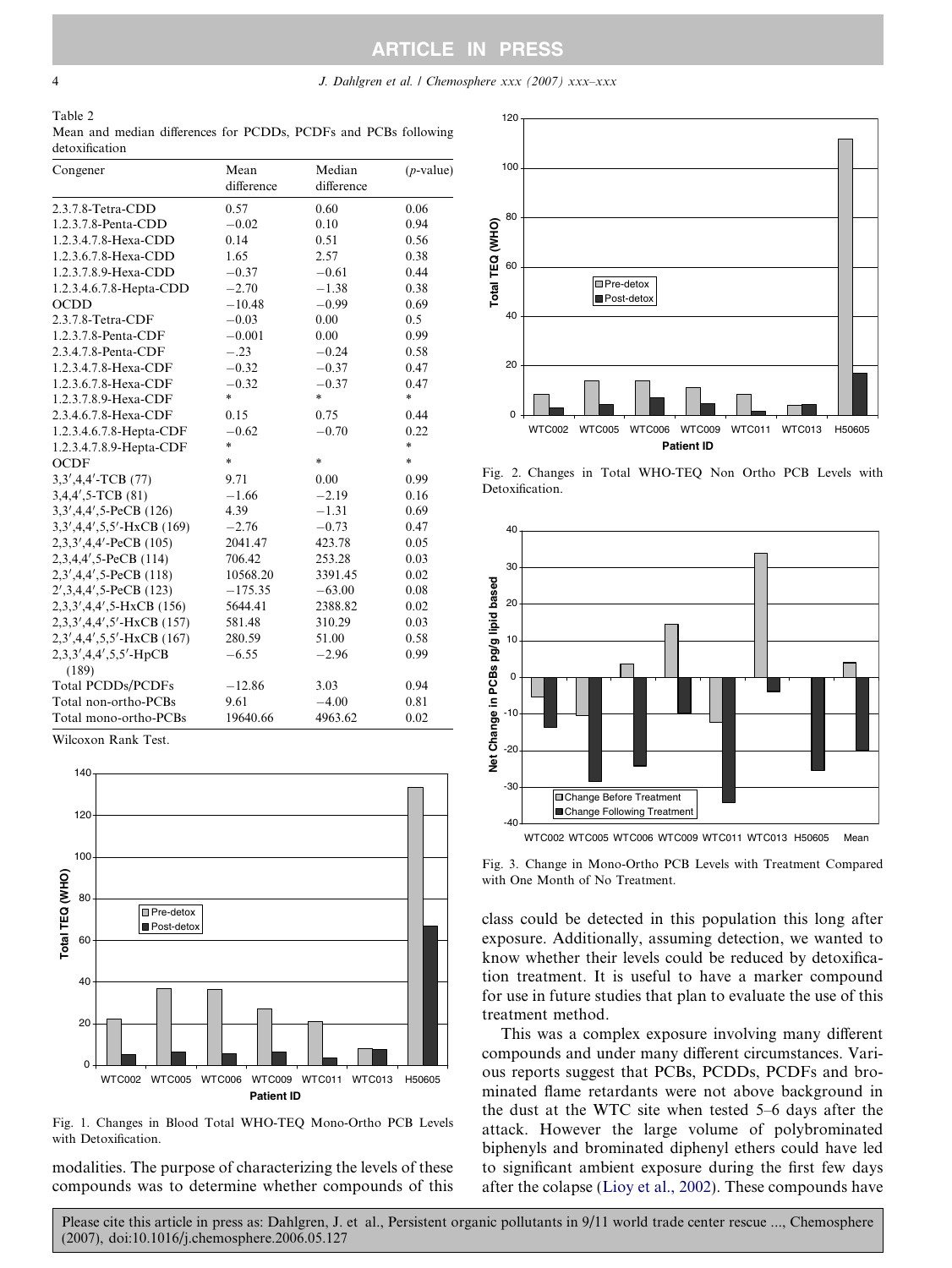<span id="page-4-0"></span>

Fig. 4. Self Reported Symptom Severity Before and After Detoxification.

long half-lives. ([Schecter et al., 2002a; Schecter et al.,](#page-5-0) [2002b\)](#page-5-0) It is unclear why PCBs but not PCDDs, PCDFs or brominated flame retardant levels were elevated, despite previous positive findings in chemical workers decades after exposure. ([Sullivan and Krieger, 1991](#page-5-0)) We can only measure elevated levels of PCBs and dioxins in the human body if uptake increases body burden significantly. For comparison: the intake via food ranges between 50 and 100 pg TEQ/day. A typical air concentration may be at  $0.05$  pg TEQ/m<sup>3</sup>. Even at a 1000 times elevated air concentration, 24 h inhalation  $(20 \text{ m}^3)$  adds "only" 1000 pg to the body burden (equivalent to about 10 days additional uptake from food).

The elevated concentrations of the PCB congeners found in some rescue workers appear to be consistent with the several dozen firefighters tested by FDNY and noted to have elevated PCB levels above 12 PPB (as reported by Medilabs, Valley Cottage NY – under contract with the New York City Fire Department Medical Department.). This level was found by using the Webb and McCall technique, which averages 6 ppb in the general population. These levels are considerably higher than would be expected in the general population, and consistent with levels seen in occupational exposure to PCBs. [\(Edelman et al.,](#page-5-0) [2003](#page-5-0)) A particular firefighter (Patient HB50605) provided us with results of two prior FDNY-ordered PCB tests (based on Arochlor 1260, Webb and McCall technique). Test results were 32 ppb on January 9th, 2002 and 13 ppb on September 9th, 2002. He had his blood drawn and it was analyzed for dioxin, dibenzofuran and PCB at ERGO laboratory on May 2003 ([Table 2](#page-3-0)). Using a more reliable and sensitive technique, his levels measured 416 ppb (WHO-TEQ 133.3). This firefighter (Patient H 5-0605) had also worked on the day of and several days following the collapse.

A study by Edelman et al, reports an unanticipated increase in heptachlorodibenzodioxin and heptachlorodibenzofuran, associated with exposure from the WTC collapse [\(Edelman et al., 2003\)](#page-5-0). However, the authors do not presume the exposure to be from the WTC collapse alone.

The symptoms presented by the seven men in this group matched the pattern seen in studies of WTC-exposed populations. [\(Levin et al., 2004](#page-5-0)) A 2003 Mt. Sinai/NIOSH/ CDC analysis of 250 WTC screening program participants document that approximately half of the sample had persistent WTC-related pulmonary, ENT and/or mental health symptoms that persisted a year following exposure ([Grandjean, 2003\)](#page-5-0). The persistent symptomatology and its successive improvements with detoxification is consistent with medical records from the nearly 400 WTCexposed men and women who completed detoxification treatment.

This pilot study is limited by its small sample size. No relationships can be inferred between the PCB contamination found and the observed symptoms, or between reduction in these levels and the improvements following treatment. However, it is interesting that studies evaluating the adverse effects of high levels of PCB exposure commonly list neurologic, [\(Chen et al., 1985; Chia and Chu, 1984](#page-5-0)) immune and neuroendocrine effects [\(Carpenter, 1998](#page-5-0)), neurobehavioral effects, (Brown and Nixon, 1979; Schantz et al., 2001) rashes and acne, nausea and other gastrointestinal problems (Agency for Toxic Substances and Disease Registry (ATSDR, 2000)). Occupational studies suggest that exposure to PCBs may also cause irritation to the nose and lungs, blood and liver changes, fatigue, and depression. Furthermore, previous studies of PCB-exposed firefighters have demonstrated neurologic symptom improvement on completion of this treatment. ([Kilburn et al., 1989](#page-5-0)) Prior studies using this method of detoxification showed reduced body burden of PCBs, PBBs and chlorinated pesticides ([Schnare et al., 1984](#page-5-0)). The data presented here will be used for a larger subsequent study where correlations may be further tested. Even three years after the WTC attacks, thousands of exposure victims continue to have persistent illness. New approaches to this public health predicament are urgently needed.

#### Acknowledgements

We thank Toby Robinson for her technical and administrative support. We also thank Moon Young Oh, Alyssa Tashiro, and Elaine Nitta for their help in revising the manuscript.

#### References

- Agency for Toxic Substances and Disease Registry (ATSDR) 2000 Toxicological Profile: Polychlorinated Biphenyls (PCBs). (ed US Department of Health and Human Services), Public Health Service.
- Brown, G.G., Nixon, R., 1979. Exposure to polybrominated biphenyls. Some effects on personality and cognitive functioning. JAMA 242, 523–527.